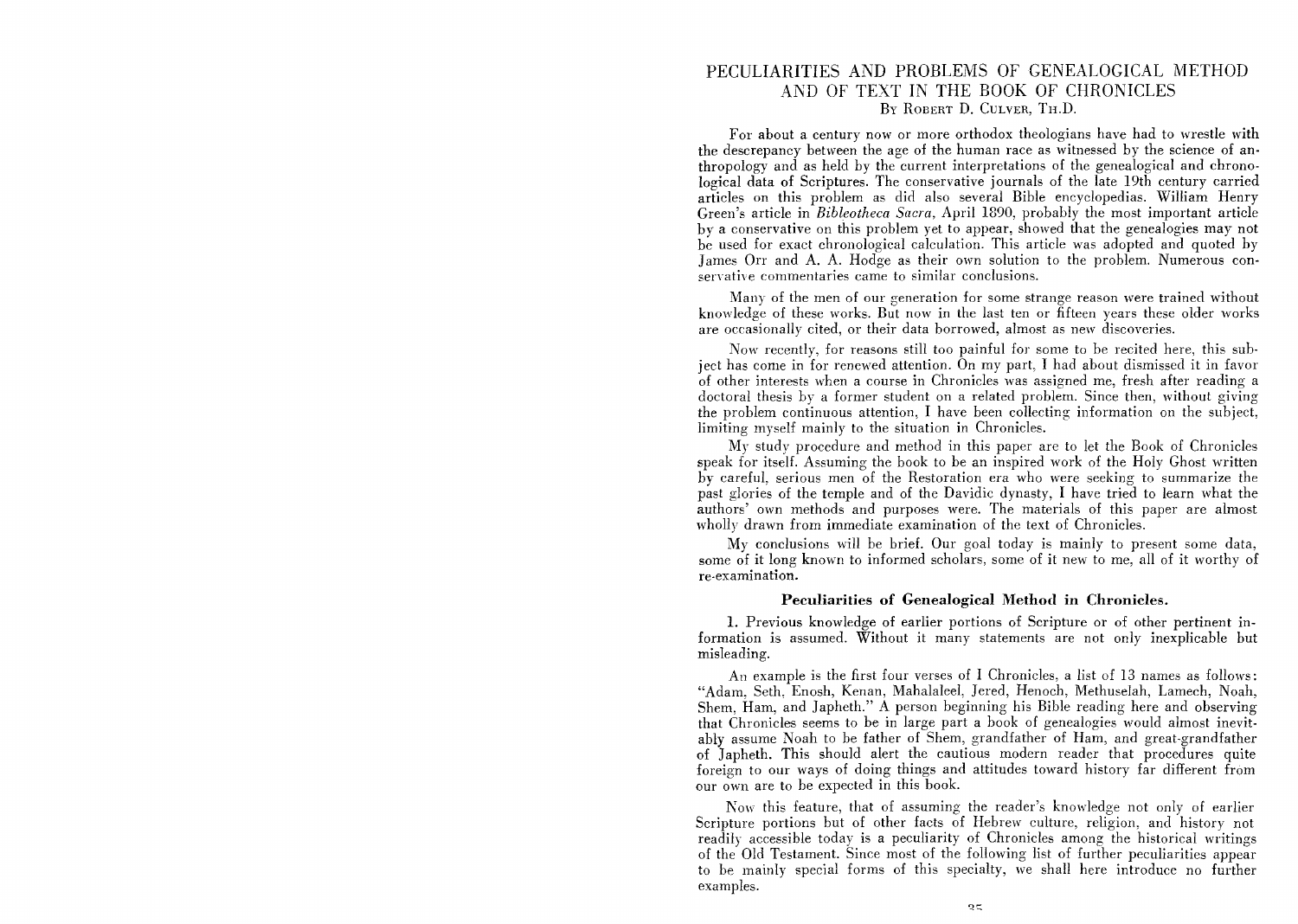2. Sometimes "sister" appears in the apparent primary sense of that word but turns out upon investigation to refer to a step-sister. The fact that Joab and his mighty brothers Abishai and Asahel were "sons of Zeruiah" is familiar. That Zeruiah is their mother is not apparent in the name, so the reader would hardly suspect that these men were regarded as David's nephews, offspring of one of his sisters until he came to the list of Jesse's sons in I Chronicles  $2:13-15$  and then reads "And their sisters were Zeruiah and Abigail" (I Chron. 2:16). Now II Samuel 17:25 relates that Abigail was "the daughter of Nahash, sister to Zeruiah, Joab's mother." We learn elsewhere that a certain Nahash, king of Ammon, had been friendly to David in his years of wandering and that he had been dead for some time when David was still a young monarch (II Sam. 10:1, 2; I Chron. 19:1, 2). It would appear possible that this Nahash's widow (or if not, the widow of some other Nahash) then became a wife of Jesse. This unnamed woman was certainly the mother of Zeruiah and Abigail. Abigail was apparently the younger of the two girls for she is always mentioned second, and since her Father was Nahash (11 Sam. 17 :25) it is close to certain that Zeruiah was too. So, these two women turn out not to be true sisters of Jesse's sons at all, but rather the daughters of one of their fathers several wives (or step-mother).

Now the custom of calling step·sisters "sister' is acceptable among modems, but one would hardly fail to report the purely legal or social relationships in a book of genealogies or legal birth registers. (See articles in Bible Dictionaries and Encyclopedias on Nahash, Zeruiah, Abigail, Joab, David.)

3. Apparently a sort of "legal fiction" was sometimes employed whereby, when close kinship other than descent was involved, an immediate successor to a king could be called his son, even when he was not his physical offspring. In such a case "son of" seems to mean "successor in office." After listing the names of four sons of Josiah, all blood brothers, the second being Jehoiakim who resigned for eleven years immediately after the brief reign of Jehoahaz, the narrator reports, "And the sons (sic) of Jehoiakim: Jeconiah his son, Zedekiah his son" (I Chron. 3:16). Now Jeconiah (also known as Jehoiachin) was, indeed, Jehoiakim's offspring, but Zedekiah, who succeeded to the throne of Jeconiah after his brief term in the year 598/97 H.C. was a son of Josiah, and a brother of Jeconiah's father. So Zedekiah's actual relation to Jeconiah was that of uncle. Yet here he is called his son, presumably because he succeeded to his office, even though in the immediate context Zedekiah is also listed as Josiah's son.

The fact that Jeconiah was removed from Jerusalem and held captive in Babylon for many years may have something to do with this. Perhaps the reporter thought of Jeconiah as still the reigning king and of his uncle Zedekiah as his viceroy, and he called him "son of" Jeconiah in that sense. This is doubtful, for in II Chronicles 36: 10 Zedekiah is called "king over J udah and Jerusalem." It is even conceivable that Jeconiah had a son named Zedekiah. This seems exceedingly unlikely, however, and a better explanation should be sought. There are very good interpreters who think Jeremiah 22 :30, "Write ye this man childless" means he had no offspring.

4. This brings us to the fact that the author of Chronicles saw nothing out of the way with calling a man's uncle his brother. For 11 Chronicles 36: 10, cited above, following a recital of Jeconiah's (Jehoiachin's) evil reign, states, "And at the return of the year king Nebuchadnezzar sent, and brought him to Babylon, and the vessels of the house of Jehovah, and made Zedekiah *his brother* king over ludah and Jerusa· lem." Strange as this seems it is no more irregular, from our point of view, than the fact that Genesis 14:14 refers to Lot, Abraham's nephew, as his brother. It is more appropriate in Zedekiah's case, for he was probably about the same age as Jeconiah.

5. Sometimes a legal heir, not a descendent, but the offspring of a brother or more distant kinsman is called a son. The case we have in mind is a very complicated

one, that of Shealtiel (or Salathiel) whose son is said to be Zerubbabel. Now nine times in the Old Testament and twice in the New Testament Zerubbabel is said to be the son of this man Shealtiel who in turn is said in I Chronicles 3: 17 to be the son of king Jeconiah. Yet Luke in tracing Jesus' ancestry through Zerubbabel traces it from Žerubbabel to a certain Neri. Jeconiah is not mentioned. Now to further complicate the picture, and it is here that our present topic is concerned, it becomes apparent from I Chronicles 3:19 that Zerubbabel's real sire was not Shealtiel at all, but Shealtiel's brother (cf. v. 17), a man named Pedaiah. "Probably the genealogy in Chronicles exhibits his (Zerubbabel's) true parentage, and he succeeded his uncle as head of the house of Judah--a supposition which tallies with the facts that Shealtiel appears as the first-born, and that no children were assigned to him." *(Smith's Dic-* $\frac{1}{2}$ *tionary of the Bible, p.* 3622). Observe that this furnishes an analogy to the law of levirate marriage prescribed by the Pentateuch. It also suggests that since Shealtiel was really Zerubbabel's uncle, Jeconiah was an uncle, or more distant relative of Pedaiah and Shealtiel. Jeremiah 22:30 and Luke's genealogy would certainly favor this. It is true that Matthew 1:12 states that "Jechonias begat Salathiel." But that this may not be strictly true is born out by the fact that the same verse also says that "Shealtiel begat Zerubbabel." As the author and first readers of Chronicles and Matthew looked at things these statements were, of course, all true. But, we certainly need a shift of mental gears if we are to understand this, one that it never occurrs to most of us to make.

6. The name of a city or community can appear as the "son of" its founder or owner: This is not peculiar to Chronicles, for one meets with it in the registers of Genesis chapters 10 and 11. Bethlehem and Ephratah are names associated with the home of Jesse and his sons as well as with Joseph and Mary the parents of Jesus. The two names have the same essential meaning; "house of bread" and "fruitful." In I Chronicles 2:54 Bethlehem is said to be a son of a certain Salma. Yet in the verses preceding, Ephratah is said to be the father (or mother) of Shabal, Salma, and Hareph.

Now unless you have tried your hand at unravelling some of the fantastic text problems of Chronicles the complication at this point becomes unbelievable. They involve the error of calling Caleb the son of Hur  $(v. 50)$ , whereas verse 19 says Hur was the son of Caleb. There is also the likelihood that after the analogy of verse 33: "These were the sons of Jerahmeel"-period-verse 50 should have a period after "Caleb." Then following GV (Codex Ventus of the LXX) we change ben (son of) to Caleb. Then following GV (Codex Ventus of the LXX) we change ben (son of) to<br>beni (sons of) and read, "The sons of Hur, the first born of Ephratah, were Shabal,<br>Salma ... Hareph" etc.

At any rate this strange context not only lists a woman as having the same name as a town (Ephratah) existing hundreds of years earlier in the time of Jacob (Gen. 35:16, 19; 48:7), but also states that her sons are the fathers of several towns of Palestine. Among them are Kirjath-jearim, Bethlehem, and Beth-gader.

i. This leads to another observation, viz: that these towns are cited as parents of still other communities or cities of Palestine. In other words, towns cannot only be offspring (sons); they may be parents (fathers) also. A simple reading of I Chronicles  $\tilde{2}$ :53-55 will demonstrate this to anyone familiar with the register of the towns of Palestine in the book of Joshua and with the history of the Old Testament. Again, while such rather far-fetched metaphors do not seem strange to us today in poetic and allegorical literature, or even in Sunday morning oratory, they seem almost incredible in sober annals of a country.

8. At least once a concubine appears as offspring of her mate among a list of his sons. Perhaps we may call this inexactness in manner of speech. This startling occurrence is in I Chronicles 1:36 in a list of Esau's descendants: "The sons of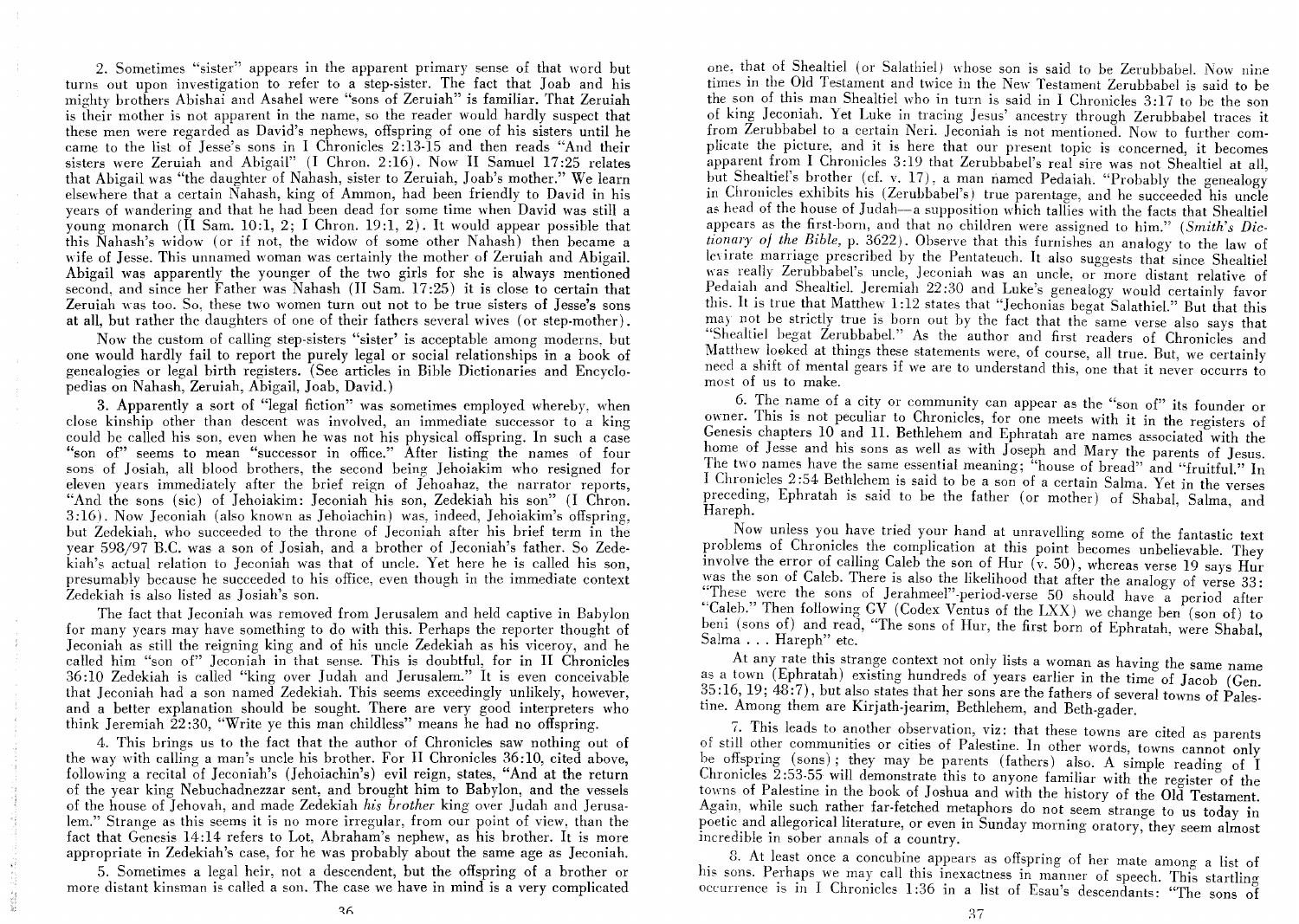Elphaz; Teman, and Omar, Zephi, and Gatam, Kenaz, and Timna, and Amelek." Now who would suspect that the last two of these seven "sons" of Eliphaz, Esau's son, are a mother (Eliphaz's concubine) and her son respectively? Yet Genesis 36:11, 12 plainly says so! Imagine statistics like this even in the family register on the front or middle pages of the family Bible, much less the files of the clerk of the country!

9. A less inexact but equally strange feature of the Chronicles genealogies is that in adjoining contexts a line of descent will be carried from father to son through several generations, and then later will turn around backwards and with a longer or shorter list, adding or subtracting names, the same line will be covered again in reverse order, son to father. This may be observed in the register of the families of the Levites in chapter six of I Chronicles. This, together with obscurity of many names, use of two different names for one man, problems of vocalization and of textual corruption, makes this chapter an interpreter's wilderness.

10. In connection with the ancestry of Heman one of the chief musicians of David, there is a group of brothers presented as if they were descendants one of another. Twice in I Chronicles 6 the line leading from Samuel  $(=\text{Shemuel})$  is given. By inverting the order of the second to bring it into descending order we get the following (we list only the first eight after Kohath in each).

| I Chronicles $6:12.24$ | I Chronicles 6:33-38 |                               |
|------------------------|----------------------|-------------------------------|
| I - 1. Amminadab       | $II \cdot 1$ . Izhar | Note that number $3, 4, 5$    |
| 2. Korah               | 2. Korah             | in list No. I are Assir, El-  |
| 3. Assir               | 3. Ebiasaph          | kanah, Ebiasaph. In No. II    |
| 4. Elkanah             | 4. Assir             | they are Ebiasaph, Assir, Ta- |
| 5. Ebiasaph            | 5. Tahath            | hath. Tahath takes Elkanah's  |
| 6. Tahath              | 6. Azariah           | place and Elhanah appears     |
| 7. Uriel               | 7. Joel              | in position eight. Now these  |
| 8. Uzziah              | 8. Elkanah           | variations are complicated    |

enough. But turning to Exodus 6 :24 we are astounded that the third, fourth and eighth persons of the second list, and the third, fourth, and fifth persons of the first are not descendants one of another but blood brothers—sons of the same father. All three are presented as sons of Korah! This particular practice of the authors of Chronicles is probably one of the most amazing of any of the seeming irregularities of the Book.

11. Lists of generations furnished at greater length in other books of the Bible are condensed. This sort of thing is familiar to us in the genealogy of Jesus in the first chapter of Matthew. There in verse eight three names are omitted between Joram and Ozias (Uzziah). They are Ahaziah (II Ki. 8:25), Joash (II Ki. 12:1) and Amaziah (II Ki. 14:1). In verse 11 Jehoiakim is left out after Josiah (II Ki. 23:34; I Chron. 3: 15, 16). "In Chronicles 26 :24 we read in a list of appointments made by King David (See Chron. 24:3; 25:1; 26:26) that Shebuel, the son of Gershom, the son of Moses, was ruler of the treasures; and again in I Chron. 23: 15, 16, we find it written, 'the sons of Moses were Gershom and Eliezer. Of the sons of Gershom, Shebuel was the chief.' Now it is absurd to suppose that the author of Chronicles was so grossly ignorant as to suppose that the grandson of Moses could be living in the reign of David, and appointed by him to a responsible office" (Green, *op. cit.,* p. 286). A comparison of 1 Chronicles 26:31 with 23:19, 12, 6 shows similarly that all the generations from Levi to David's time are condensed to four generations.

12. We conclude without completing a survey of these peculiarities with the fact that, conversely, occasionally lists of generations abbreviated in other books are ex-

panded in Chronicles, for some strange reason. A comparison of I Chronicles 6:3-14 with Ezra 7:1-5 will show the addition of a block of six names. The six names of I Chronicles 6:7-9 fit into the comma after Azariah in Ezra 7 :3, only in reverse order.

## **Problems In the Genealogical Material of Chronicles**

The above "peculiarities" may be regarded as growing out of the point of view and methodology of the authors. Next We plan to present certain problems which remain even after the above peculiarities are taken into consideration and assumed to be understandable. Samples only of each type will be presented.

1. Different pointing (vocalization) of the consonants of the same name in different portions of the book give the false impression that different persons are meant. An unusual case is Caleb whose name has the usual spelling six times in I Chronicles 2 (verses 18, 19, 42, 46, 48, 50.1, but whose name appears *incognito* in verse 9 as Chelubai. The reference is unquestionably to Caleb, as the context demonstrates. But how would anyone without knowledge of Hebrew vowel notation know this? Caleb and Chelubai appear to be two persons when definitely they are not. In like manner, the Gershohite Shebuel of I Chronicles 23: 16 and 26 :24 is the same as Shubael of  $24:20$ , and Shelomoth of  $24:22$  the same as Shelomith of  $23:18$ .

2. Variations in the spelling (i.e. of the consonantal Hebrew text) of names, some of a very radical sort render identification difficult if not impossible. Most of these appear to be the result of textual corruption. Comparing I Chronicles  $6:25$ ,  $*$  26 with 33, 34 it appears that among the ancestors of Heman the singer Eliab and Eliel. Nahath and Toah, Zophai and Zuph<sup>\*\*</sup> are three men, not six, Gershon and Gershom are mispelled by preference for the second, as if the former, Moses' first-born, was no different from the latter, one of the three sons of the Patriarch Levi! Another case of this is "Jether the Ishmaelite"  $(I \nChron. 2:17)$  who in II Samuel 17:25 is given as "Ithra the Israelite."

3. The same man may be called by two names, viz. Uzziah and Shaul of I Chronicles  $6:24$  seem to be the same as Azariah and Joel of v. 36.

4. The practice of Levirate marriage causes great variation in genealogical lines. For example, Uzziah son of Uriel, son of Tahath (I Chron. 6:24) is parallel with "Azariah" (Uzziah) the son of Zephaniah, the son of Tahath (I Chron 6:36, 37). Zephaniah is too different from Uriel to be a spelling corruption. So either the same man had two names or Uriel and Zephaniah were brothers (cf. Shealtiel and Pedaiah under I, 5) and Uzziah (Azariah) the offspring of one but legally assigned as son of the other.

5. Hebrew common nouns with pronominal suffixes are occasionally confused by translators with proper nouns, ie., names resulting in the creation of names in our translations which never existed before. Thus "Beno" son of Merari (I Chronicles 24:27) and "Beno" son of Jaaziah turn out to be mistaken renderings of beno, his son! It is no loss to Holy Writ to get rid of this unlikely sounding name!

6. The KJV has confusing ways of varying the rendering of identical names. For example the Shemuel of I Chronicles 6:33 is none other than our familiar Samuel. The reason for variation is, no doubt, that elsewhere the translators wished the readers of 1611 to know the man was the person called Samuel from the days when the Septuagint first gave the world Samouel (I Sam. 1:20). Here the king's men evidently did not connect the son of Elkanah and father of Joel with the son of Hannah and I Samuel, or if they did, for some strange reason varied from their custom. Chronicles also furnishes both Micab and Michah, as well as Jesiah and Isshaiah (I Chron. 23 :20 cf. 24:25). The Hebrew is not different for the two forms of the names.

7. Transposition of names has resulted in confused situations almost beyond recovery in certain cases. One of these is almost "classical," viz. the case of the name